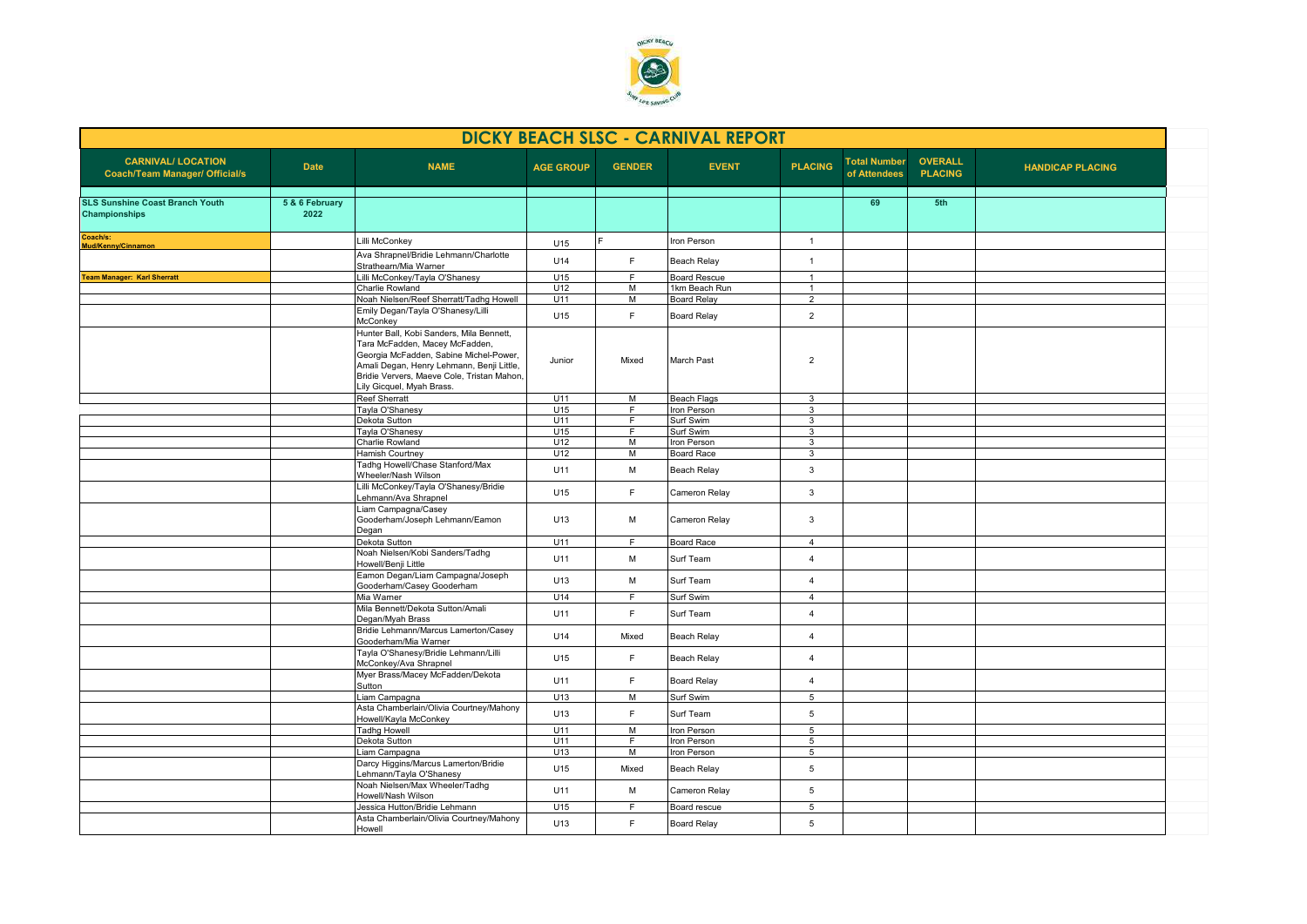

| <b>CARNIVAL/ LOCATION</b><br><b>Coach/Team Manager/ Official/s</b> | <b>Date</b> | <b>NAME</b>                                                                                                                                                | <b>AGE GROUP</b> | <b>GENDER</b>  | <b>EVENT</b>           | <b>PLACING</b>          | <b>Total Number</b><br>of Attendees | <b>OVERALL</b><br><b>PLACING</b> | <b>HANDICAP PLACING</b> |  |
|--------------------------------------------------------------------|-------------|------------------------------------------------------------------------------------------------------------------------------------------------------------|------------------|----------------|------------------------|-------------------------|-------------------------------------|----------------------------------|-------------------------|--|
|                                                                    |             | Bridie Lehmann/Georgina Sherratt/Mia<br>Warner                                                                                                             | U14              | F              | <b>Board Relay</b>     | 5                       |                                     |                                  |                         |  |
|                                                                    |             | Boston Brass/Marcus Lamerton/Noah<br>Sanders                                                                                                               | U14              | M              | <b>Board Relay</b>     | 5                       |                                     |                                  |                         |  |
|                                                                    |             | Max Wheeler/Nash Wilson/Charlie<br>Rowland/Henry Shrapnel/Liam<br>Campagna/Ellie Walker/Marcus<br>Lamerton/Bridie Lehmann/Darcy<br>liggins/Tayla O'Shanesy | U11-U15          | Mixed          | <b>Beach Relay</b>     | 5                       |                                     |                                  |                         |  |
|                                                                    |             | Darcy Higgins                                                                                                                                              | U15              | М              | Surf Swim              | 6                       |                                     |                                  |                         |  |
|                                                                    |             | Charlise Belcher/Sienna Robson/Eleanor<br>O'Connor/Quinn McFadden                                                                                          | U12              | F              | Surf Team              | 6                       |                                     |                                  |                         |  |
|                                                                    |             | Lucas Morse/Toby Allright/Tyler<br>Riches/Henry Shrapnel                                                                                                   | U12              | M              | Surf Team              | $\,6\,$                 |                                     |                                  |                         |  |
|                                                                    |             | Max Wheeler                                                                                                                                                | U11              | $\overline{M}$ | <b>Beach Flags</b>     | $6\phantom{a}$          |                                     |                                  |                         |  |
|                                                                    |             | Mia Warner                                                                                                                                                 | U14              | F              | Iron Person            | 6                       |                                     |                                  |                         |  |
|                                                                    |             | <b>Tyler Riches</b>                                                                                                                                        | U12              | M              | <b>Board Race</b>      | 6                       |                                     |                                  |                         |  |
|                                                                    |             | Myah Brass/Chloe Morse/Amali<br>Degan/Josie Walker                                                                                                         | U11              | F              | Beach Relay            | $6\phantom{a}$          |                                     |                                  |                         |  |
|                                                                    |             | Max Wheeler/Nash Wilson/Josie<br>Walker/Chloe Morse                                                                                                        | U11              | Mixed          | Beach Relay            | 6                       |                                     |                                  |                         |  |
|                                                                    |             | Chloe Turnbull/Emily Degan                                                                                                                                 | U15              | F              | <b>Board Rescue</b>    | 6                       |                                     |                                  |                         |  |
|                                                                    |             | Charlise Belcher/Quinn McFadden/Morgan<br>Cross                                                                                                            | U12              | F              | <b>Board Relay</b>     | 6                       |                                     |                                  |                         |  |
|                                                                    |             | Chloe Turnbull/Jessica Hutton/Georgina<br>Sherratt                                                                                                         | U15              | F              | <b>Board Relay</b>     | $6\phantom{a}$          |                                     |                                  |                         |  |
|                                                                    |             | Darcy Higgins/Jayden Belcher/Marcus<br>amerton                                                                                                             | U15              | M              | <b>Board Relay</b>     | 6                       |                                     |                                  |                         |  |
|                                                                    |             | Mahony Howell                                                                                                                                              | U13              | E              | <b>Board Race</b>      | $\overline{7}$          |                                     |                                  |                         |  |
|                                                                    |             | <b>Tadhg Howell</b>                                                                                                                                        | U11              | M              | <b>Board Race</b>      | $\overline{7}$          |                                     |                                  |                         |  |
|                                                                    |             | Max Wheeler                                                                                                                                                | U11              | M              | <b>Beach Sprint</b>    | $\overline{7}$          |                                     |                                  |                         |  |
|                                                                    |             | Asta Chamberlain/Olivia Courtney/Mahony<br>Howell/Kayla McConkey                                                                                           | U13              | F              | Cameron Relay          | $\overline{7}$          |                                     |                                  |                         |  |
|                                                                    |             | Ava Shrapnel/Bridie Lehmann/Georgina<br>Sherratt/Mia Warner                                                                                                | U14              | F              | Cameron Relay          | $\overline{7}$          |                                     |                                  |                         |  |
|                                                                    |             | Boston Brass/Cohen Myers/Elliot<br>Rowland/Marcus Lamerton                                                                                                 | U14              | M              | Cameron Relay          | $\overline{7}$          |                                     |                                  |                         |  |
|                                                                    |             | Lucas Morse/Charlie Rowland/Henry<br>Shrapnel/Tyler Riches                                                                                                 | U12              | M              | Cameron Relay          | $\overline{7}$          |                                     |                                  |                         |  |
|                                                                    |             | Darcy Higgins/Jayden Belcher/Elliot<br>Rowland/Cohen Myers                                                                                                 | U15              | M              | Cameron Relay          | $\overline{7}$          |                                     |                                  |                         |  |
|                                                                    |             | Amali Degan/Bridie Ververs/Myah<br>Brass/Tara McFadden                                                                                                     | U11              | F              | Cameron Relay          | $\overline{7}$          |                                     |                                  |                         |  |
|                                                                    |             | Casey Gooderham/Liam Campagna                                                                                                                              | U13              | M              | <b>Board Rescue</b>    | $\overline{7}$          |                                     |                                  |                         |  |
|                                                                    |             | Boston Brass/Marcus Lamerton                                                                                                                               | U14              | M              | <b>Board Rescue</b>    | $\overline{7}$          |                                     |                                  |                         |  |
|                                                                    |             | Noah Neilsen/Tadhg Howell                                                                                                                                  | U11              | M              | <b>Board Rescue</b>    | $\overline{7}$          |                                     |                                  |                         |  |
|                                                                    |             | Lucas Morse/Tyler Riches/Charlie Rowland                                                                                                                   | U12              | M              | <b>Board Relay</b>     | $\overline{7}$          |                                     |                                  |                         |  |
|                                                                    |             | Tara McFadden/Georgia McFadden/Amali<br>Degan                                                                                                              | U11              | $\mathsf F$    | <b>Board Relay</b>     | $\overline{7}$          |                                     |                                  |                         |  |
|                                                                    |             | Liam Campagna/Casey Gooderham/Eamon<br>Degan                                                                                                               | U13              | M              | <b>Board Relay</b>     | $\overline{7}$          |                                     |                                  |                         |  |
|                                                                    |             | Dekota Sutton                                                                                                                                              | U11              | $\overline{F}$ | 1km Beach Run          | $\overline{7}$          |                                     |                                  |                         |  |
|                                                                    |             | Charlie Rowland/Henry Shrapnel                                                                                                                             | U12              | М              | 2X500m Beach Run Relay | $\overline{7}$          |                                     |                                  |                         |  |
|                                                                    |             | Quinn McFadden/Charlise Belcher                                                                                                                            | U12              | F              | 2X500m Beach Run Relay | $\overline{7}$          |                                     |                                  |                         |  |
|                                                                    |             | <b>Tadhg Howell</b>                                                                                                                                        | U11              | M              | Surf Swim              | $\overline{\mathbf{8}}$ |                                     |                                  |                         |  |
|                                                                    |             | Kayla McConkey                                                                                                                                             | U13              | F              | Surf Swim              | 8                       |                                     |                                  |                         |  |
|                                                                    |             | Nash Wilson                                                                                                                                                | U11              | М              | <b>Beach Sprint</b>    | 8                       |                                     |                                  |                         |  |
|                                                                    |             | Henry Lehmann/Amali Degan/Tara<br>McFadden/Nate Parry                                                                                                      | U11              | Mixed          | <b>Beach Relay</b>     | 8                       |                                     |                                  |                         |  |
|                                                                    |             |                                                                                                                                                            |                  |                |                        |                         |                                     |                                  |                         |  |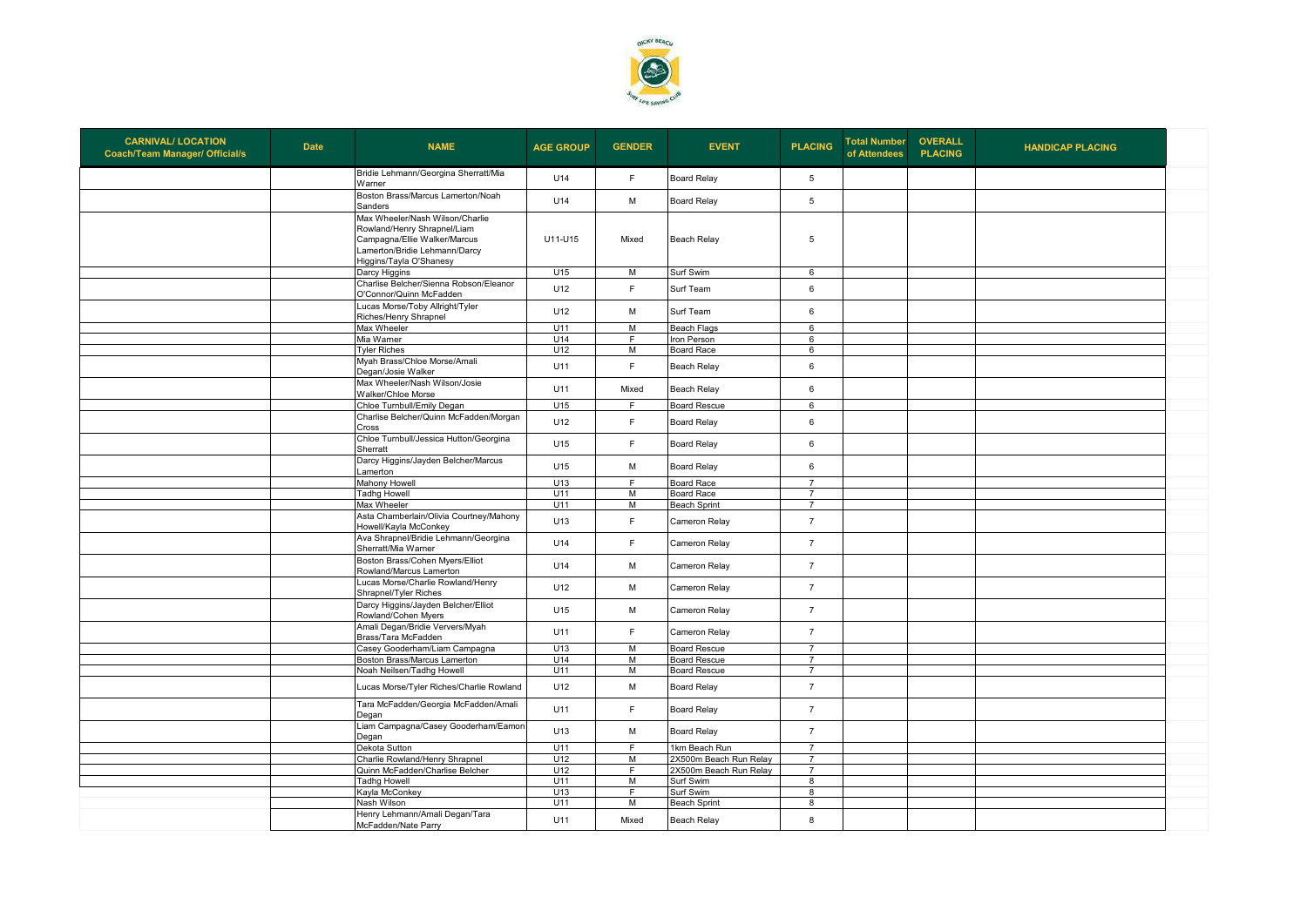

| <b>CARNIVAL/ LOCATION</b><br><b>Coach/Team Manager/ Official/s</b> | <b>Date</b> | <b>NAME</b>                                                          | <b>AGE GROUP</b> | <b>GENDER</b>       | <b>EVENT</b>                     | <b>PLACING</b>           | <b>Total Number</b><br>of Attendees | <b>OVERALL</b><br><b>PLACING</b> | <b>HANDICAP PLACING</b> |
|--------------------------------------------------------------------|-------------|----------------------------------------------------------------------|------------------|---------------------|----------------------------------|--------------------------|-------------------------------------|----------------------------------|-------------------------|
|                                                                    |             | Ellie Walker/Quinn McFadden/Ben<br>Tolhurst/Liam Campagna            | U13              | Mixed               | Beach Relay                      | 8                        |                                     |                                  |                         |
|                                                                    |             | Benji Little/Reef Sherratt/Kobi<br>Sanders/Henry Lehmann             | U11              | M                   | Cameron Relay                    | 8                        |                                     |                                  |                         |
|                                                                    |             | Emily Degan/Chloe Turnbull/Charlotte<br>Strathearn/Georgie Anthonisz | U15              | F                   | Cameron Relay                    | 8                        |                                     |                                  |                         |
|                                                                    |             | Sabine Michel-Power/Georgia<br>McFadden/Macey McFadden/Lily Coleman  | U11              | F                   | Cameron Relay                    | 8                        |                                     |                                  |                         |
|                                                                    |             | Quinn McFadden                                                       | U12              | F                   | 1km Beach Run                    | 8                        |                                     |                                  |                         |
|                                                                    |             | Mason Coleman/Reef Sherratt/Henry<br>Lehmann/Chase Stanford          | U11              | M                   | Surf Team                        | 9                        |                                     |                                  |                         |
|                                                                    |             | Kobi Sanders                                                         | U11              | M                   | Iron Person                      | $\overline{9}$           |                                     |                                  |                         |
|                                                                    |             | Tano Campagna/Benji Little                                           | U11              | M                   | <b>Board Rescue</b>              | 9                        |                                     |                                  |                         |
|                                                                    |             | <b>Elliot Rowland</b>                                                | U14              | M                   | 2km Beach Run                    | $\overline{9}$           |                                     |                                  |                         |
|                                                                    |             | Eamon Degan                                                          | U13              | M<br>$\overline{F}$ | Surf Swim                        | 10                       |                                     |                                  |                         |
|                                                                    |             | Chloe Turnbull                                                       | U15<br>U11       |                     | Surf Swim                        | 10                       |                                     |                                  |                         |
|                                                                    |             | <b>Reef Sherratt</b>                                                 | U12              | M                   | <b>Board Race</b>                | 10                       |                                     |                                  |                         |
|                                                                    |             | Quinn McFadden                                                       |                  | F<br>M              | Board Race                       | 10                       |                                     |                                  |                         |
|                                                                    |             | Darcy Higgins                                                        | U15              |                     | ron Person                       | 10                       |                                     |                                  |                         |
|                                                                    |             | Morgan Cross/Charlise Belcher/Quinn<br>McFadden/Sienna Robson        | U12              | F.                  | Cameron Relay                    | 10                       |                                     |                                  |                         |
|                                                                    |             | Alice Garland/Georgie Anthonisz/Lily<br>Gicquel/Charlotte Strathearn | U14              | F                   | Cameron Relay                    | 10                       |                                     |                                  |                         |
|                                                                    |             | Tara McFadden                                                        | U11              | F                   | 1km Beach Run                    | 10                       |                                     |                                  |                         |
|                                                                    |             | Tano Campagna/Henry Lehmann/Max<br>Wheeler                           | U11              | M                   | <b>Board Relay</b>               | 10                       |                                     |                                  |                         |
|                                                                    |             | Macey McFadden                                                       | U11              | F.                  | Board Race                       | Final                    |                                     |                                  |                         |
|                                                                    |             | Nash Wilson                                                          | U11              | M                   | Board Race                       | Final                    |                                     |                                  |                         |
|                                                                    |             | Kobi Sanders                                                         | U11              | M                   | <b>Board Race</b>                | Final                    |                                     |                                  |                         |
|                                                                    |             | Noah Nielsen                                                         | U11              | M                   | <b>Board Race</b>                | Final                    |                                     |                                  |                         |
|                                                                    |             | Benji Little                                                         | U11              | M                   | <b>Board Race</b>                | Final                    |                                     |                                  |                         |
|                                                                    |             | Casey Gooderham                                                      | U13              | M                   | <b>Board Race</b>                | Final                    |                                     |                                  |                         |
|                                                                    |             | Charlise Belcher                                                     | U12              | F                   | Board Race                       | Final                    |                                     |                                  |                         |
|                                                                    |             | Noah Nielsen                                                         | U11              | M                   | Iron Person                      | Final                    |                                     |                                  |                         |
|                                                                    |             | <b>Reef Sherratt</b>                                                 | U11              | M                   | ron Person                       | Final                    |                                     |                                  |                         |
|                                                                    |             | Benji Little                                                         | U11              | M                   | Iron Person                      | Final                    |                                     |                                  |                         |
|                                                                    |             | Georgia McFadden                                                     | U11              | F                   | Iron Person                      | Final                    |                                     |                                  |                         |
|                                                                    |             | Amali Degan                                                          | U11              | E                   | Iron Person                      | Final                    |                                     |                                  |                         |
|                                                                    |             | Jessica Hutton                                                       | U15              | M                   | Iron Person                      | Final                    |                                     |                                  |                         |
|                                                                    |             | Mahony Howell                                                        | U13              | F                   | Iron Person                      | Final                    |                                     |                                  |                         |
|                                                                    |             | Asta Chamberlain                                                     | U13              | F.<br>F             | Iron Person                      | Final                    |                                     |                                  |                         |
|                                                                    |             | Quinn McFadden                                                       | U12              |                     | ron Person                       | Final                    |                                     |                                  |                         |
|                                                                    |             | Marcus Lamerton                                                      | U14<br>U14       | M<br>M              | ron Person                       | Final<br>Final           |                                     |                                  |                         |
|                                                                    |             | <b>Elliot Rowland</b>                                                | U11              | F                   | Iron Person<br><b>Board Race</b> | Semi Final               |                                     |                                  |                         |
|                                                                    |             | <b>Myah Brass</b><br>Tara McFadden                                   | U11              | F                   |                                  |                          |                                     |                                  |                         |
|                                                                    |             |                                                                      |                  | F.                  | <b>Board Race</b>                | Semi Final               |                                     |                                  |                         |
|                                                                    |             | Georgia McFadden<br><b>Tyler Riches</b>                              | U11<br>U12       | M                   | <b>Board Race</b><br>ron Person  | Semi Final<br>Semi Final |                                     |                                  |                         |
|                                                                    |             | Lucas Morse                                                          | U12              | M                   | Iron Person                      | Semi Final               |                                     |                                  |                         |
|                                                                    |             | Quinn McFadden/Charlie Rowland/Tyler                                 |                  |                     |                                  |                          |                                     |                                  |                         |
|                                                                    |             | Riches/Charlise Belcher                                              | U12              | Mixed               | Beach Relay                      | Semi Final               |                                     |                                  |                         |
|                                                                    |             | Maeve Cole                                                           | U11              | F                   | <b>Board Race</b>                |                          |                                     |                                  |                         |
|                                                                    |             | Amali Degan                                                          | U11              | E                   | Board Race                       |                          |                                     |                                  |                         |
|                                                                    |             | Max Wheeler                                                          | U11              | $\overline{M}$      | Board Race                       |                          |                                     |                                  |                         |
|                                                                    |             | Tano Campagna                                                        | U11              | M                   | <b>Board Race</b>                |                          |                                     |                                  |                         |
|                                                                    |             | Chase Stanford                                                       | U11              | M                   | <b>Board Race</b>                |                          |                                     |                                  |                         |
|                                                                    |             | Henry Lehmann                                                        | U11              | M                   | Board Race                       |                          |                                     |                                  |                         |
|                                                                    |             | Morgan Cross                                                         | U12              | F                   |                                  |                          |                                     |                                  |                         |
|                                                                    |             | Eleanor O'Connor                                                     | U12              | F.                  | <b>Board Race</b>                |                          |                                     |                                  |                         |
|                                                                    |             | Kayla McConkey                                                       | U13              | F.                  | Board Race                       |                          |                                     |                                  |                         |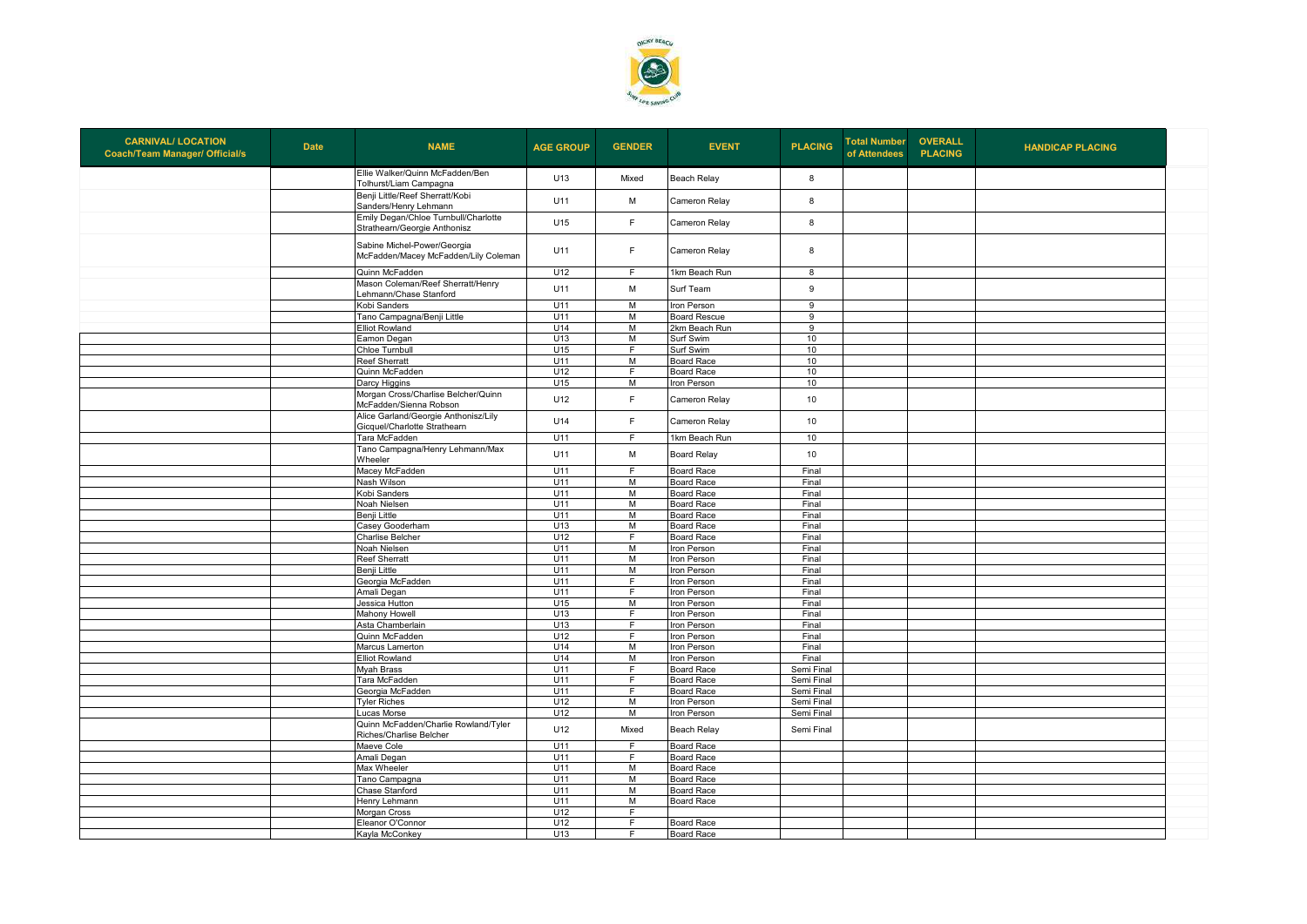

| <b>CARNIVAL/ LOCATION</b><br><b>Coach/Team Manager/ Official/s</b> | <b>Date</b> | <b>NAME</b>                                                     | <b>AGE GROUP</b> | <b>GENDER</b>  | <b>EVENT</b>                             | <b>PLACING</b> | <b>Total Number</b><br>of Attendees | <b>OVERALL</b><br><b>PLACING</b> | <b>HANDICAP PLACING</b> |
|--------------------------------------------------------------------|-------------|-----------------------------------------------------------------|------------------|----------------|------------------------------------------|----------------|-------------------------------------|----------------------------------|-------------------------|
|                                                                    |             | Asta Chamberlain                                                | U13              | F              | <b>Board Race</b>                        |                |                                     |                                  |                         |
|                                                                    |             | Olivia Courtney                                                 | U13              | F              | Board Race                               |                |                                     |                                  |                         |
|                                                                    |             |                                                                 |                  |                |                                          |                |                                     |                                  |                         |
|                                                                    |             | Eamon Degan                                                     | U13              | M              | Board Race                               |                |                                     |                                  |                         |
|                                                                    |             | Jessica Hutton                                                  | U15              | F              | Surf Swim                                |                |                                     |                                  |                         |
|                                                                    |             | Alice Garland                                                   | U14              | F              | Surf Swim                                |                |                                     |                                  |                         |
|                                                                    |             | <b>Elliot Rowland</b>                                           | U14              | $\overline{M}$ | Surf Swim                                |                |                                     |                                  |                         |
|                                                                    |             | Cohen Myers                                                     | U14              | M              | Surf Swim                                |                |                                     |                                  |                         |
|                                                                    |             | Joseph Lehmann                                                  | U13              | M              | Surf Swim                                |                |                                     |                                  |                         |
|                                                                    |             | Benji Little                                                    | U11              | M              | Surf Swim                                |                |                                     |                                  |                         |
|                                                                    |             | Kobi Sanders                                                    | U11              | M              | Surf Swim                                |                |                                     |                                  |                         |
|                                                                    |             | Henry Lehmann                                                   | U11              | M              | Surf Swim                                |                |                                     |                                  |                         |
|                                                                    |             | Chase Stanford                                                  | U11              | M              | Surf Swim                                |                |                                     |                                  |                         |
|                                                                    |             | Amali Degan                                                     | U11              | F              | Surf Swim                                |                |                                     |                                  |                         |
|                                                                    |             | <b>Myah Brass</b>                                               | U11              |                | Surf Swim                                |                |                                     |                                  |                         |
|                                                                    |             | Macey McFadden                                                  | U11              |                | Surf Swim                                |                |                                     |                                  |                         |
|                                                                    |             | Georgia McFadden                                                | U11<br>U11       | F<br>F         | Surf Swim                                |                |                                     |                                  |                         |
|                                                                    |             | Tara McFadden                                                   |                  |                | Surf Swim                                |                |                                     |                                  |                         |
|                                                                    |             | Kobi Sanders                                                    | U11<br>U11       | M<br>M         | <b>Beach Flags</b><br><b>Beach Flags</b> |                |                                     |                                  |                         |
|                                                                    |             | <b>Tadhg Howell</b><br>Nash Wilson                              | U11              | M              | <b>Beach Flags</b>                       |                |                                     |                                  |                         |
|                                                                    |             | Chase Stanford                                                  | U11              | M              | <b>Beach Flags</b>                       |                |                                     |                                  |                         |
|                                                                    |             | Tano Campagna                                                   | U11              | $\overline{M}$ | <b>Beach Flags</b>                       |                |                                     |                                  |                         |
|                                                                    |             | Henry Lehmann                                                   | U11              | M              | <b>Beach Flags</b>                       |                |                                     |                                  |                         |
|                                                                    |             | Dekota Sutton                                                   | U11              | F.             | <b>Beach Flags</b>                       |                |                                     |                                  |                         |
|                                                                    |             | <b>Bridie Ververs</b>                                           | U11              | $\overline{F}$ | <b>Beach Flags</b>                       |                |                                     |                                  |                         |
|                                                                    |             | Tara McFadden                                                   | U11              | F              | Beach Flags                              |                |                                     |                                  |                         |
|                                                                    |             | Georgia McFadden                                                | U11              | F              | <b>Beach Flags</b>                       |                |                                     |                                  |                         |
|                                                                    |             | Amali Degan                                                     | U11              | $\overline{F}$ | <b>Beach Flags</b>                       |                |                                     |                                  |                         |
|                                                                    |             | Macey McFadden                                                  | U11              | F              | Beach Flags                              |                |                                     |                                  |                         |
|                                                                    |             | Georgia McFadden                                                | U11              | F              | <b>Beach Sprint</b>                      |                |                                     |                                  |                         |
|                                                                    |             | Henry Lehmann                                                   | U11              | M              | <b>Beach Sprint</b>                      |                |                                     |                                  |                         |
|                                                                    |             | Kobi Sanders                                                    | U11              | M              | Iron Person                              |                |                                     |                                  |                         |
|                                                                    |             | Nash Wilson                                                     | U11              | M              | Iron Person                              |                |                                     |                                  |                         |
|                                                                    |             | Chase Stanford                                                  | U11              | M              | Iron Person                              |                |                                     |                                  |                         |
|                                                                    |             | Mason Coleman                                                   | U11              | M              | Iron Person                              |                |                                     |                                  |                         |
|                                                                    |             | <b>Reef Sherratt</b>                                            | U11              | M              | Iron Person                              |                |                                     |                                  |                         |
|                                                                    |             | Kayla McConkey                                                  | U13              | F.             | Iron Person                              |                |                                     |                                  |                         |
|                                                                    |             | Olivia Courtney                                                 | U13              | F<br>F         | Iron Person                              |                |                                     |                                  |                         |
|                                                                    |             | Eleanor O'Connor                                                | U12<br>U12       | F              | Iron Person                              |                |                                     |                                  |                         |
|                                                                    |             | Morgan Cross<br>Georgina Sherrett                               | U14              | $\overline{F}$ | Iron Person<br>Iron Person               |                |                                     |                                  |                         |
|                                                                    |             | Elliot Coghlan                                                  | U14              | M              | Iron Person                              |                |                                     |                                  |                         |
|                                                                    |             | <b>Boston Brass</b>                                             | U14              | $\overline{M}$ | Iron Person                              |                |                                     |                                  |                         |
|                                                                    |             | <b>Bridie Ververs</b>                                           | U11              | F              | Iron Person                              |                |                                     |                                  |                         |
|                                                                    |             | Tara McFadden                                                   | U11              | $\overline{F}$ | Iron Person                              |                |                                     |                                  |                         |
|                                                                    |             | Macey McFadden                                                  | U11              | $\overline{F}$ | Iron Person                              |                |                                     |                                  |                         |
|                                                                    |             | ily Coleman                                                     | U11              | F.             | Iron Person                              |                |                                     |                                  |                         |
|                                                                    |             | Hamish Courtney                                                 | U12              | $\overline{M}$ | Iron Person                              |                |                                     |                                  |                         |
|                                                                    |             | Hunter Ball                                                     | U12              | M              | Iron Person                              |                |                                     |                                  |                         |
|                                                                    |             | <b>Toby Allright</b>                                            | U12              | M              | Iron Person                              |                |                                     |                                  |                         |
|                                                                    |             | Eamon Degan                                                     | U13              | M              | Iron Person                              |                |                                     |                                  |                         |
|                                                                    |             | Casey Gooderham                                                 | U13              | M              | Iron Person                              |                |                                     |                                  |                         |
|                                                                    |             | Lucas Morse/Tyler Riches/Charlie<br>Rowland/Henry Shrapnel      | U12              | M              | Beach Relay                              |                |                                     |                                  |                         |
|                                                                    |             | Joseph Lehmann/Liam Campagna/Ben<br>Tolhurst/Casey Gooderham    | U13              | M              | Beach Relay                              |                |                                     |                                  |                         |
|                                                                    |             | Tara McFadden/Georgia McFadden/Macey<br>McFadden/Bridie Ververs | U11              | F              | <b>Beach Relay</b>                       |                |                                     |                                  |                         |